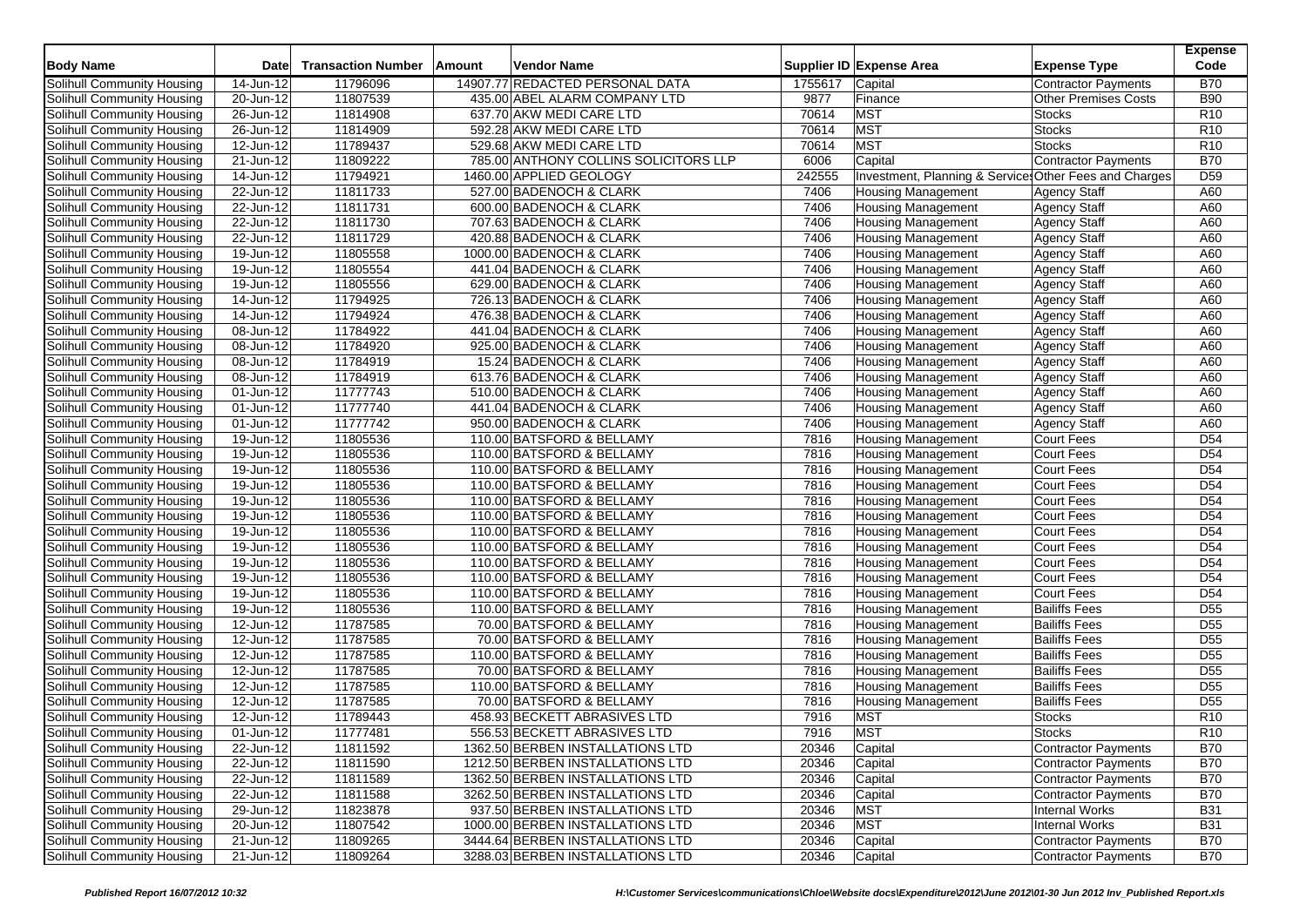| <b>Body Name</b>           | Date                    | <b>Transaction Number</b> | Amount | Vendor Name               |                                      |         | Supplier ID Expense Area                              | <b>Expense Type</b>        | <b>Expense</b><br>Code |
|----------------------------|-------------------------|---------------------------|--------|---------------------------|--------------------------------------|---------|-------------------------------------------------------|----------------------------|------------------------|
| Solihull Community Housing | 21-Jun-12               | 11809262                  |        |                           | 10568.02 BERBEN INSTALLATIONS LTD    | 20346   | Capital                                               | <b>Contractor Payments</b> | <b>B70</b>             |
| Solihull Community Housing | 21-Jun-12               | 11809261                  |        |                           | 10998.80 BERBEN INSTALLATIONS LTD    | 20346   | Capital                                               | <b>Contractor Payments</b> | <b>B70</b>             |
| Solihull Community Housing | 21-Jun-12               | 11809259                  |        |                           | 4129.48 BERBEN INSTALLATIONS LTD     | 20346   | Capital                                               | Contractor Payments        | <b>B70</b>             |
| Solihull Community Housing | 21-Jun-12               | 11809258                  |        |                           | 518.70 BERBEN INSTALLATIONS LTD      | 20346   | Capital                                               | <b>Contractor Payments</b> | <b>B70</b>             |
| Solihull Community Housing | 21-Jun-12               | 11809257                  |        |                           | 648.38 BERBEN INSTALLATIONS LTD      | 20346   | Capital                                               | <b>Contractor Payments</b> | <b>B70</b>             |
| Solihull Community Housing | 21-Jun-12               | 11809254                  |        |                           | 10619.94 BERBEN INSTALLATIONS LTD    | 20346   | Capital                                               | <b>Contractor Payments</b> | <b>B70</b>             |
| Solihull Community Housing | $\overline{21}$ -Jun-12 | 11809253                  |        |                           | 10893.06 BERBEN INSTALLATIONS LTD    | 20346   | Capital                                               | <b>Contractor Payments</b> | <b>B70</b>             |
| Solihull Community Housing | 21-Jun-12               | 11809225                  |        |                           | 2822.67 BERBEN INSTALLATIONS LTD     | 20346   | Capital                                               | <b>Contractor Payments</b> | <b>B70</b>             |
| Solihull Community Housing | 21-Jun-12               | 11809224                  |        |                           | 3483.86 BERBEN INSTALLATIONS LTD     | 20346   | Capital                                               | <b>Contractor Payments</b> | <b>B70</b>             |
| Solihull Community Housing | 21-Jun-12               | 11809255                  |        |                           | 10098.05 BERBEN INSTALLATIONS LTD    | 20346   | Capital                                               | <b>Contractor Payments</b> | <b>B70</b>             |
| Solihull Community Housing | 14-Jun-12               | 11794926                  |        |                           | 11013.22 BERBEN INSTALLATIONS LTD    | 20346   | Capital                                               | <b>Contractor Payments</b> | <b>B70</b>             |
| Solihull Community Housing | 22-Jun-12               | 11811543                  |        |                           | 706.00 BERBEN INSTALLATIONS LTD      | 20346   | <b>MST</b>                                            | Internal Works             | <b>B31</b>             |
| Solihull Community Housing | 22-Jun-12               | 11811587                  |        |                           | 74.00 BERBEN INSTALLATIONS LTD       | 20346   | <b>MST</b>                                            | Materials                  | D <sub>13</sub>        |
| Solihull Community Housing | 22-Jun-12               | 11811587                  |        |                           | 538.00 BERBEN INSTALLATIONS LTD      | 20346   | <b>MST</b>                                            | Materials                  | D <sub>13</sub>        |
| Solihull Community Housing | 22-Jun-12               | 11811586                  |        |                           | 886.00 BERBEN INSTALLATIONS LTD      | 20346   | <b>MST</b>                                            | <b>Materials</b>           | D <sub>13</sub>        |
| Solihull Community Housing | 22-Jun-12               | 11811583                  |        |                           | 1678.00 BERBEN INSTALLATIONS LTD     | 20346   | <b>MST</b>                                            | Materials                  | D <sub>13</sub>        |
| Solihull Community Housing | $22$ -Jun-12            | 11811584                  |        |                           | 1356.00 BERBEN INSTALLATIONS LTD     | 20346   | <b>MST</b>                                            | Materials                  | D <sub>13</sub>        |
| Solihull Community Housing | 26-Jun-12               | 11815408                  |        | 733.80 BUILDBASE          |                                      | 56468   | <b>MST</b>                                            | <b>Stocks</b>              | R <sub>10</sub>        |
| Solihull Community Housing | 26-Jun-12               | 11815396                  |        | 741.79 BUILDBASE          |                                      | 56468   | <b>MST</b>                                            | <b>Stocks</b>              | R <sub>10</sub>        |
| Solihull Community Housing | 26-Jun-12               | 11815402                  |        | 629.58 BUILDBASE          |                                      | 56468   | <b>MST</b>                                            | <b>Stocks</b>              | R <sub>10</sub>        |
| Solihull Community Housing | 12-Jun-12               | 11789459                  |        | 2013.35 BUILDBASE         |                                      | 56468   | <b>MST</b>                                            | <b>Stocks</b>              | R <sub>10</sub>        |
| Solihull Community Housing | 01-Jun-12               | 11777502                  |        | 420.00 BUILDBASE          |                                      | 56468   | <b>MST</b>                                            | <b>Stocks</b>              | R <sub>10</sub>        |
| Solihull Community Housing | 01-Jun-12               | 11777490                  |        | 771.65 BUILDBASE          |                                      | 56468   | <b>MST</b>                                            | <b>Stocks</b>              | R10                    |
| Solihull Community Housing | $26$ -Jun-12            | 11815425                  |        |                           | 3567.20 BYTES TECHNOLOGY GROUP       | 149549  | Capital                                               | ICT - General              | D30                    |
| Solihull Community Housing | $\overline{26}$ -Jun-12 | 11815425                  |        |                           | 3152.80 BYTES TECHNOLOGY GROUP       | 149549  | Capital                                               | ICT - General              | D <sub>30</sub>        |
| Solihull Community Housing | 26-Jun-12               | 11815425                  |        |                           | 667.30 BYTES TECHNOLOGY GROUP        | 149549  | Capital                                               | ICT - General              | D30                    |
| Solihull Community Housing | $\overline{26}$ -Jun-12 | 11815429                  |        |                           | 430.80 CARETECH (UK) LTD             | 1610610 | Investment, Planning & Service: Adaptations           |                            | <b>B83</b>             |
| Solihull Community Housing | $\overline{26}$ -Jun-12 | 11815428                  |        |                           | 2030.66 CARETECH (UK) LTD            | 1610610 | Investment, Planning & Services Adaptations           |                            | <b>B83</b>             |
| Solihull Community Housing | 14-Jun-12               | 11794927                  |        |                           | 1100.00 CDC TECHNICAL SERVICES LTD   | 2212688 | <b>Housing Management</b>                             | <b>Professional Fees</b>   | D <sub>50</sub>        |
| Solihull Community Housing | $20$ -Jun-12            | 11807543                  |        | 9343.22 CHUBB FIRE LTD    |                                      | 11217   | Investment, Planning & Service: Other Building costs  |                            | <b>B39</b>             |
| Solihull Community Housing | $\overline{21}$ -Jun-12 | 11809164                  |        |                           | 500.00 CLEARWATER TECHNOLOGY LTD     | 121213  | Capital                                               | <b>Contractor Payments</b> | <b>B70</b>             |
| Solihull Community Housing | 21-Jun-12               | 11809159                  |        |                           | 478.25 CLEARWATER TECHNOLOGY LTD     | 121213  | Capital                                               | <b>Contractor Payments</b> | <b>B70</b>             |
| Solihull Community Housing | $\overline{21}$ -Jun-12 | 11809162                  |        |                           | 500.00 CLEARWATER TECHNOLOGY LTD     | 121213  | Capital                                               | <b>Contractor Payments</b> | <b>B70</b>             |
| Solihull Community Housing | 21-Jun-12               | 11809159                  |        |                           | 21.75 CLEARWATER TECHNOLOGY LTD      | 121213  | MST                                                   | <b>Water Risks</b>         | <b>B13</b>             |
| Solihull Community Housing | 21-Jun-12               | 11809158                  |        |                           | 500.00 CLEARWATER TECHNOLOGY LTD     | 121213  | <b>MST</b>                                            | <b>Water Risks</b>         | <b>B13</b>             |
| Solihull Community Housing | 21-Jun-12               | 11809156                  |        |                           | 500.00 CLEARWATER TECHNOLOGY LTD     | 121213  | <b>MST</b>                                            | <b>Water Risks</b>         | <b>B13</b>             |
| Solihull Community Housing | 21-Jun-12               | 11809154                  |        |                           | 500.00 CLEARWATER TECHNOLOGY LTD     | 121213  | <b>MST</b>                                            | <b>Water Risks</b>         | <b>B13</b>             |
| Solihull Community Housing | 21-Jun-12               | 11809152                  |        |                           | 500.00 CLEARWATER TECHNOLOGY LTD     | 121213  | <b>MST</b>                                            | <b>Water Risks</b>         | <b>B13</b>             |
| Solihull Community Housing | 21-Jun-12               | 11809150                  |        |                           | 500.00 CLEARWATER TECHNOLOGY LTD     | 121213  | <b>MST</b>                                            | <b>Water Risks</b>         | <b>B13</b>             |
| Solihull Community Housing | 11-Jun-12               | 11786072                  |        |                           | 10.00 COLEBRIDGE TRUST               | 93475   | <b>Customer Services</b>                              | Room Hire                  | D71                    |
| Solihull Community Housing | 11-Jun-12               | 11786072                  |        |                           | 500.00 COLEBRIDGE TRUST              | 93475   | <b>Customer Services</b>                              | Room Hire                  | D71                    |
| Solihull Community Housing | 21-Jun-12               | 11809268                  |        |                           | 4200.00 DAS TECHNOLOGY LTD           | 1793614 | Capital                                               | <b>Contractor Payments</b> | <b>B70</b>             |
| Solihull Community Housing | 21-Jun-12               | 11809267                  |        |                           | 4200.00 DAS TECHNOLOGY LTD           | 1793614 | Capital                                               | <b>Contractor Payments</b> | <b>B70</b>             |
| Solihull Community Housing | 27-Jun-12               | 11817458                  |        |                           | 476.90 DELAWARE COMMUNICATIONS PLC   | 125616  | Investment, Planning & Services Utility Related Works |                            | <b>B34</b>             |
| Solihull Community Housing | 07-Jun-12               | 11782191                  |        | 12712.50 DLA PIPER UK LLP |                                      | 147168  | <b>Customer Services</b>                              | <b>Professional Fees</b>   | D <sub>50</sub>        |
| Solihull Community Housing | 29-Jun-12               | 11824443                  |        |                           | 1955.98 ECLIPSE ACCESS SOLUTIONS LTD | 141696  | Capital                                               | <b>Contractor Payments</b> | <b>B70</b>             |
| Solihull Community Housing | 27-Jun-12               | 11817462                  |        |                           | 5101.31 ECLIPSE ACCESS SOLUTIONS LTD | 141696  | Capital                                               | Contractor Payments        | <b>B70</b>             |
| Solihull Community Housing | 29-Jun-12               | 11823919                  |        |                           | 5992.85 ECLIPSE ACCESS SOLUTIONS LTD | 141696  | Capital                                               | <b>Contractor Payments</b> | <b>B70</b>             |
| Solihull Community Housing | 14-Jun-12               | 11794897                  |        |                           | 185.27 ECLIPSE ACCESS SOLUTIONS LTD  | 141696  | Capital                                               | <b>Contractor Payments</b> | <b>B70</b>             |
| Solihull Community Housing | 14-Jun-12               | 11794897                  |        |                           | 3590.40 ECLIPSE ACCESS SOLUTIONS LTD | 141696  | Capital                                               | Contractor Payments        | <b>B70</b>             |
| Solihull Community Housing | $13 - Jun-12$           | 11787845                  |        | 1984.89 EDF ENERGY 1 LTD  |                                      | 135472  | Housing Management                                    | Electricity                | <b>B11</b>             |
|                            |                         |                           |        |                           |                                      |         |                                                       |                            |                        |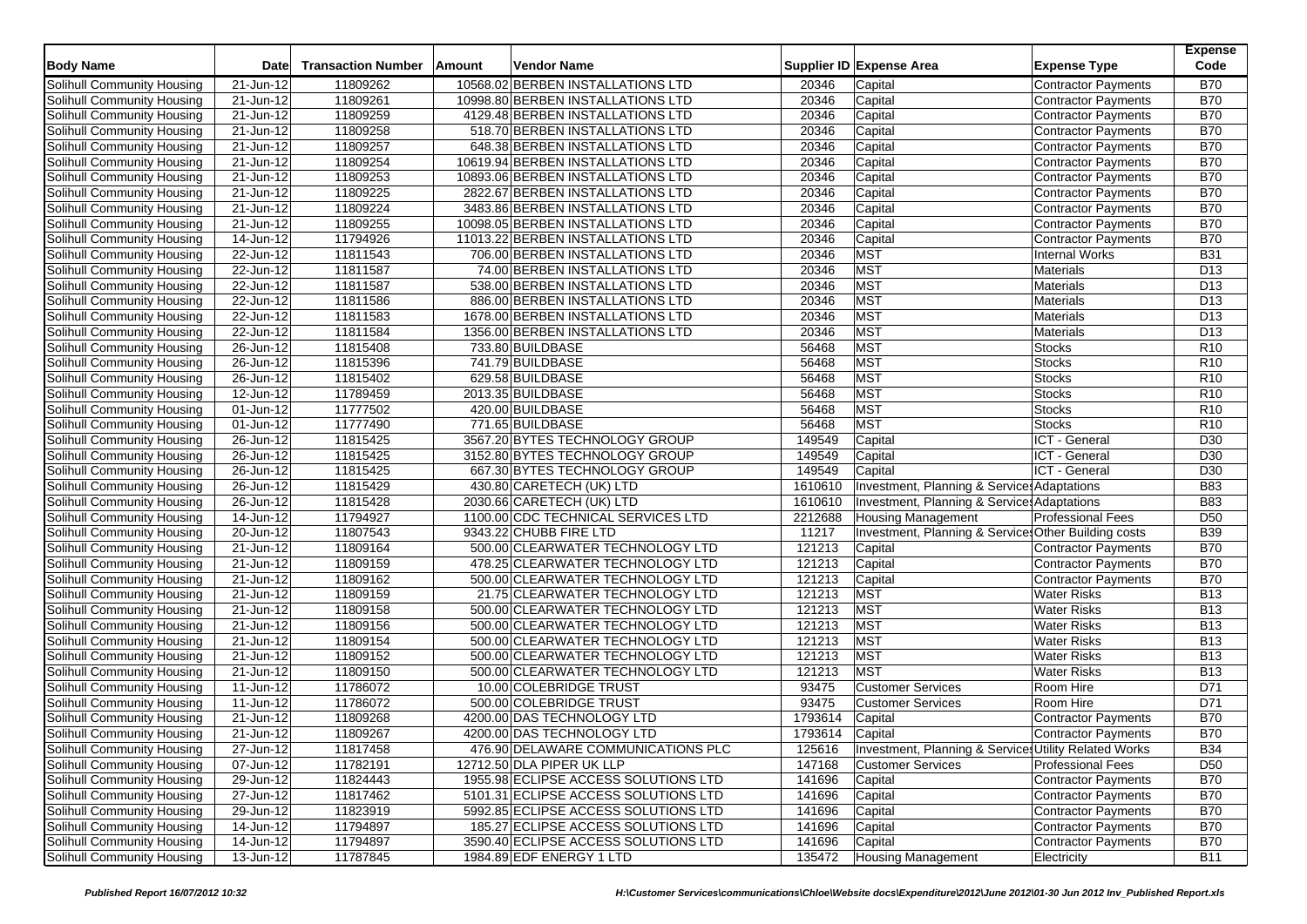| <b>Body Name</b>                  | <b>Date</b>             | <b>Transaction Number</b> | Amount | <b>Vendor Name</b>                   |         | Supplier ID Expense Area                              | <b>Expense Type</b>              | <b>Expense</b><br>Code |
|-----------------------------------|-------------------------|---------------------------|--------|--------------------------------------|---------|-------------------------------------------------------|----------------------------------|------------------------|
| Solihull Community Housing        | 11-Jun-12               | 11786073                  |        | 3664.00 ELDERCARE                    | 78964   | <b>Housing Management</b>                             | Other Supplies And Servi         | D90                    |
| Solihull Community Housing        | 01-Jun-12               | 11777731                  |        | 2238.00 FAMILY CARE TRUST (SOLIHULL) | 5472    | <b>Housing Management</b>                             | <b>Grounds Maintenance</b>       | <b>B40</b>             |
| Solihull Community Housing        | 21-Jun-12               | 11809274                  |        | 1900.00 GLENDALE COUNTRYSIDE         | 24505   | Finance                                               | <b>General Building Costs</b>    | <b>B30</b>             |
| Solihull Community Housing        | 26-Jun-12               | 11815416                  |        | 500.00 GUY WARDLE                    | 2196686 | <b>Customer Services</b>                              | Training                         | A80                    |
| Solihull Community Housing        | 18-Jun-12               | 11801534                  |        | 3580.00 HANDICARE ACCESSIBILITY LTD  | 277953  | Capital                                               | <b>Contractor Payments</b>       | <b>B70</b>             |
| Solihull Community Housing        | 18-Jun-12               | 11801533                  |        | 2305.00 HANDICARE ACCESSIBILITY LTD  | 277953  | Capital                                               | Contractor Payments              | <b>B70</b>             |
| Solihull Community Housing        | 01-Jun-12               | 11777435                  |        | 1830.00 HANDICARE ACCESSIBILITY LTD  | 277953  | Capital                                               | <b>Contractor Payments</b>       | <b>B70</b>             |
| Solihull Community Housing        | 01-Jun-12               | 11777434                  |        | 2234.00 HANDICARE ACCESSIBILITY LTD  | 277953  | Capital                                               | <b>Contractor Payments</b>       | <b>B70</b>             |
| Solihull Community Housing        | 26-Jun-12               | 11815366                  |        | 3813.00 HANDICARE ACCESSIBILITY LTD  | 277953  | Capital                                               | Contractor Payments              | <b>B70</b>             |
| Solihull Community Housing        | 22-Jun-12               | 11811541                  |        | 3370.00 HANDICARE ACCESSIBILITY LTD  | 277953  | Capital                                               | Contractor Payments              | <b>B70</b>             |
| Solihull Community Housing        | 18-Jun-12               | 11801535                  |        | 1906.00 HANDICARE ACCESSIBILITY LTD  | 277953  | Capital                                               | <b>Contractor Payments</b>       | <b>B70</b>             |
| Solihull Community Housing        | 14-Jun-12               | 11796111                  |        | 3689.00 HANDICARE ACCESSIBILITY LTD  | 277953  | Capital                                               | Contractor Payments              | <b>B70</b>             |
| Solihull Community Housing        | 26-Jun-12               | 11815417                  |        | 980.00 HIGH STREET VOUCHERS LTD      | 213353  | <b>Balance Sheet</b>                                  | <b>High Street Vouchers</b>      | R51                    |
| Solihull Community Housing        | 26-Jun-12               | 11815440                  |        | 200.00 HUB SOLUTIONS                 | 210859  | <b>Housing Management</b>                             | <b>Professional Fees</b>         | D <sub>50</sub>        |
| <b>Solihull Community Housing</b> | 26-Jun-12               | 11815440                  |        | 3190.00 HUB SOLUTIONS                | 210859  | <b>Housing Management</b>                             | <b>Professional Fees</b>         | D <sub>50</sub>        |
| Solihull Community Housing        | $\overline{26}$ -Jun-12 | 11815440                  |        | 2956.00 HUB SOLUTIONS                | 210859  | Capital                                               | IT Services and consultar        | D <sub>38</sub>        |
| Solihull Community Housing        | 26-Jun-12               | 11815440                  |        | -2956.00 HUB SOLUTIONS               | 210859  | Capital                                               | IT Services and consultar        | D38                    |
| Solihull Community Housing        | 26-Jun-12               | 11815440                  |        | 2956.00 HUB SOLUTIONS                | 210859  | Capital                                               | <b>IT Services and consultar</b> | D38                    |
| Solihull Community Housing        | 01-Jun-12               | 11777433                  |        | 785.17 IAN WILLIAMS LTD              | 5931    | <b>MST</b>                                            | <b>Internal Works</b>            | <b>B31</b>             |
| Solihull Community Housing        | 27-Jun-12               | 11816391                  |        | 1345.00 J LACEY STEEPLEJACKS         | 277406  | Investment, Planning & Services Utility Related Works |                                  | <b>B34</b>             |
| Solihull Community Housing        | 27-Jun-12               | 11816390                  |        | 1345.00 J LACEY STEEPLEJACKS         | 277406  | Investment, Planning & Services Utility Related Works |                                  | <b>B34</b>             |
| Solihull Community Housing        | $26$ -Jun-12            | 11814370                  |        | 631.12 JEWSON LTD                    | 6111    | <b>MST</b>                                            | <b>Stocks</b>                    | R <sub>10</sub>        |
| <b>Solihull Community Housing</b> | 26-Jun-12               | 11814369                  |        | 488.05 JEWSON LTD                    | 6111    | <b>MST</b>                                            | <b>Stocks</b>                    | R <sub>10</sub>        |
| Solihull Community Housing        | 26-Jun-12               | 11814367                  |        | 698.25 JEWSON LTD                    | 6111    | MST                                                   | <b>Stocks</b>                    | R <sub>10</sub>        |
| Solihull Community Housing        | $\overline{26}$ -Jun-12 | 11814365                  |        | 1080.96 JEWSON LTD                   | 6111    | <b>MST</b>                                            | <b>Stocks</b>                    | R <sub>10</sub>        |
| Solihull Community Housing        | 26-Jun-12               | 11814358                  |        | 562.88 JEWSON LTD                    | 6111    | MST                                                   | Stocks                           | R <sub>10</sub>        |
| Solihull Community Housing        | 26-Jun-12               | 11814351                  |        | 623.40 JEWSON LTD                    | 6111    | MST                                                   | Stocks                           | R <sub>10</sub>        |
| Solihull Community Housing        | $\overline{26}$ -Jun-12 | 11814349                  |        | 850.15 JEWSON LTD                    | 6111    | <b>MST</b>                                            | <b>Stocks</b>                    | R <sub>10</sub>        |
| Solihull Community Housing        | 26-Jun-12               | 11814347                  |        | 1245.50 JEWSON LTD                   | 6111    | <b>MST</b>                                            | <b>Stocks</b>                    | R <sub>10</sub>        |
| Solihull Community Housing        | 12-Jun-12               | 11789493                  |        | 1249.80 JEWSON LTD                   | 6111    | MST                                                   | <b>Stocks</b>                    | R <sub>10</sub>        |
| Solihull Community Housing        | 01-Jun-12               | 11777512                  |        | 783.30 JEWSON LTD                    | 6111    | <b>MST</b>                                            | <b>Stocks</b>                    | R <sub>10</sub>        |
| Solihull Community Housing        | 01-Jun-12               | 11777509                  |        | 559.17 JEWSON LTD                    | 6111    | MST                                                   | <b>Stocks</b>                    | R <sub>10</sub>        |
| Solihull Community Housing        | 22-Jun-12               | 11811758                  |        | 780.00 JTI BUILDING LTD              | 1906623 | MST                                                   | Voids                            | <b>B38</b>             |
| Solihull Community Housing        | 19-Jun-12               | 11801709                  |        | 3800.00 JTI BUILDING LTD             | 1906623 | <b>MST</b>                                            | Voids                            | <b>B38</b>             |
| Solihull Community Housing        | 19-Jun-12               | 11801706                  |        | 780.00 JTI BUILDING LTD              | 1906623 | <b>MST</b>                                            | Voids                            | <b>B38</b>             |
| Solihull Community Housing        | 19-Jun-12               | 11801705                  |        | 468.00 JTI BUILDING LTD              | 1906623 | <b>MST</b>                                            | Voids                            | <b>B38</b>             |
| Solihull Community Housing        | 19-Jun-12               | 11801707                  |        | 682.50 JTI BUILDING LTD              | 1906623 | <b>MST</b>                                            | Voids                            | <b>B38</b>             |
| Solihull Community Housing        | 19-Jun-12               | 11801704                  |        | 468.00 JTI BUILDING LTD              | 1906623 | <b>MST</b>                                            | Voids                            | <b>B38</b>             |
| Solihull Community Housing        | 19-Jun-12               | 11805423                  |        | 1370.00 JTI BUILDING LTD             | 1906623 | <b>MST</b>                                            | Voids                            | <b>B38</b>             |
| Solihull Community Housing        | 19-Jun-12               | 11805421                  |        | 507.00 JTI BUILDING LTD              | 1906623 | <b>MST</b>                                            | Voids                            | <b>B38</b>             |
| Solihull Community Housing        | 19-Jun-12               | 11805420                  |        | 1248.00 JTI BUILDING LTD             | 1906623 | <b>MST</b>                                            | Voids                            | <b>B38</b>             |
| Solihull Community Housing        | 19-Jun-12               | 11805419                  |        | 780.00 JTI BUILDING LTD              | 1906623 | <b>MST</b>                                            | Voids                            | <b>B38</b>             |
| Solihull Community Housing        | 19-Jun-12               | 11805422                  |        | 682.50 JTI BUILDING LTD              | 1906623 | MST                                                   | Voids                            | <b>B38</b>             |
| Solihull Community Housing        | 11-Jun-12               | 11785574                  |        | 507.00 JTI BUILDING LTD              | 1906623 | <b>MST</b>                                            | Voids                            | <b>B38</b>             |
| Solihull Community Housing        | 11-Jun-12               | 11785572                  |        | 468.00 JTI BUILDING LTD              | 1906623 | <b>MST</b>                                            | Voids                            | <b>B38</b>             |
| Solihull Community Housing        | 11-Jun-12               | 11785571                  |        | 468.00 JTI BUILDING LTD              | 1906623 | <b>MST</b>                                            | Voids                            | <b>B38</b>             |
| Solihull Community Housing        | 11-Jun-12               | 11785569                  |        | 721.50 JTI BUILDING LTD              | 1906623 | <b>MST</b>                                            | Voids                            | <b>B38</b>             |
| Solihull Community Housing        | 11-Jun-12               | 11785567                  |        | 507.00 JTI BUILDING LTD              | 1906623 | <b>MST</b>                                            | Voids                            | <b>B38</b>             |
| Solihull Community Housing        | 11-Jun-12               | 11785568                  |        | 468.00 JTI BUILDING LTD              | 1906623 | <b>MST</b>                                            | Voids                            | <b>B38</b>             |
| <b>Solihull Community Housing</b> | 11-Jun-12               | 11785565                  |        | 682.50 JTI BUILDING LTD              | 1906623 | <b>MST</b>                                            | Voids                            | <b>B</b> 38            |
| Solihull Community Housing        | $11$ -Jun-12            | 11785564                  |        | 585.00 JTI BUILDING LTD              | 1906623 | <b>MST</b>                                            | Voids                            | <b>B</b> 38            |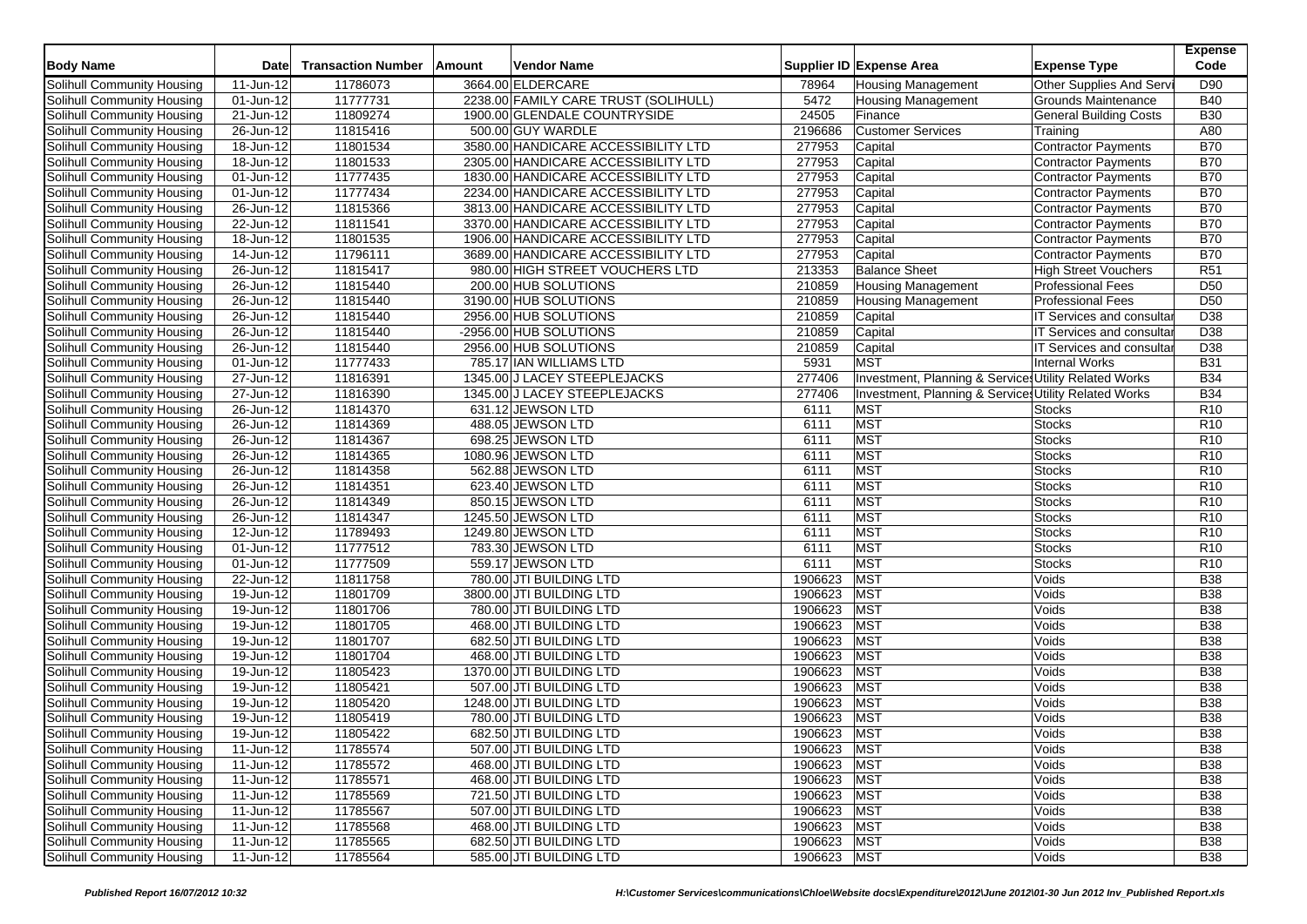| <b>Body Name</b>                  | <b>Date</b>  | <b>Transaction Number</b> | Amount | <b>Vendor Name</b>                          |             | Supplier ID Expense Area                              | <b>Expense Type</b>         | <b>Expense</b><br>Code |
|-----------------------------------|--------------|---------------------------|--------|---------------------------------------------|-------------|-------------------------------------------------------|-----------------------------|------------------------|
| Solihull Community Housing        | 11-Jun-12    | 11785562                  |        | 783.84 JTI BUILDING LTD                     | 1906623     | <b>MST</b>                                            | Voids                       | <b>B38</b>             |
| Solihull Community Housing        | 11-Jun-12    | 11785561                  |        | 468.00 JTI BUILDING LTD                     | 1906623     | <b>MST</b>                                            | Voids                       | <b>B38</b>             |
| Solihull Community Housing        | 26-Jun-12    | 11815451                  |        | 498.68 K D ELECTRICAL MAINTENANCE SERVICES  | 1796617 MST |                                                       | Other Building costs        | <b>B39</b>             |
| Solihull Community Housing        | 13-Jun-12    | 11787848                  |        | 652.12 K D ELECTRICAL MAINTENANCE SERVICES  | 1796617     | MST                                                   | <b>Other Building costs</b> | <b>B39</b>             |
| Solihull Community Housing        | 01-Jun-12    | 11777745                  |        | 383.60 K D ELECTRICAL MAINTENANCE SERVICES  | 1796617     | <b>MST</b>                                            | <b>Other Building costs</b> | <b>B39</b>             |
| Solihull Community Housing        | 29-Jun-12    | 11823882                  |        | 1840.90 K D ELECTRICAL MAINTENANCE SERVICES | 1796617     | <b>MST</b>                                            | Voids                       | <b>B38</b>             |
| Solihull Community Housing        | 21-Jun-12    | 11809280                  |        | 1310.67 K D ELECTRICAL MAINTENANCE SERVICES | 1796617     | MST                                                   | Voids                       | <b>B38</b>             |
| Solihull Community Housing        | 15-Jun-12    | 11796836                  |        | 946.45 K D ELECTRICAL MAINTENANCE SERVICES  | 1796617     | <b>MST</b>                                            | Voids                       | <b>B38</b>             |
| Solihull Community Housing        | 12-Jun-12    | 11787588                  |        | 1396.90 K D ELECTRICAL MAINTENANCE SERVICES | 1796617     | MST                                                   | Voids                       | <b>B38</b>             |
| Solihull Community Housing        | 11-Jun-12    | 11786074                  |        | 2402.64 K D ELECTRICAL MAINTENANCE SERVICES | 1796617     | <b>MST</b>                                            | Voids                       | <b>B38</b>             |
| Solihull Community Housing        | 26-Jun-12    | 11815451                  |        | 191.80 K D ELECTRICAL MAINTENANCE SERVICES  | 1796617     | <b>MST</b>                                            | Other Building costs        | <b>B39</b>             |
| Solihull Community Housing        | $13$ -Jun-12 | 11787848                  |        | 268.52 K D ELECTRICAL MAINTENANCE SERVICES  | 1796617     | <b>MST</b>                                            | Other Building costs        | <b>B39</b>             |
| Solihull Community Housing        | 01-Jun-12    | 11777745                  |        | 38.36 K D ELECTRICAL MAINTENANCE SERVICES   | 1796617     | <b>MST</b>                                            | <b>Other Building costs</b> | <b>B39</b>             |
| Solihull Community Housing        | 29-Jun-12    | 11823882                  |        | 158.64 K D ELECTRICAL MAINTENANCE SERVICES  | 1796617     | MST                                                   | Voids                       | <b>B38</b>             |
| Solihull Community Housing        | 21-Jun-12    | 11809280                  |        | 553.94 K D ELECTRICAL MAINTENANCE SERVICES  | 1796617     | <b>MST</b>                                            | Voids                       | <b>B</b> 38            |
| Solihull Community Housing        | 15-Jun-12    | 11796836                  |        | 471.51 K D ELECTRICAL MAINTENANCE SERVICES  | 1796617     | <b>MST</b>                                            | Voids                       | <b>B</b> 38            |
| Solihull Community Housing        | 12-Jun-12    | 11787588                  |        | 704.05 K D ELECTRICAL MAINTENANCE SERVICES  | 1796617     | MST                                                   | Voids                       | <b>B38</b>             |
| Solihull Community Housing        | 11-Jun-12    | 11786074                  |        | 417.72 K D ELECTRICAL MAINTENANCE SERVICES  | 1796617     | <b>MST</b>                                            | Voids                       | <b>B38</b>             |
| Solihull Community Housing        | 26-Jun-12    | 11815450                  |        | 2140.26 K D ELECTRICAL MAINTENANCE SERVICES | 1796617     | Investment, Planning & Services Utility Related Works |                             | <b>B34</b>             |
| Solihull Community Housing        | 19-Jun-12    | 11805564                  |        | 1697.30 K D ELECTRICAL MAINTENANCE SERVICES | 1796617     | Investment, Planning & Services Utility Related Works |                             | <b>B34</b>             |
| Solihull Community Housing        | 14-Jun-12    | 11788169                  |        | 494.82 K D ELECTRICAL MAINTENANCE SERVICES  | 1796617     | Investment, Planning & Services Utility Related Works |                             | <b>B34</b>             |
| Solihull Community Housing        | 14-Jun-12    | 11788161                  |        | 422.35 K D ELECTRICAL MAINTENANCE SERVICES  | 1796617     | Investment, Planning & Services Utility Related Works |                             | <b>B34</b>             |
| Solihull Community Housing        | 13-Jun-12    | 11787849                  |        | 1807.68 K D ELECTRICAL MAINTENANCE SERVICES | 1796617     | Investment, Planning & Services Utility Related Works |                             | <b>B34</b>             |
| Solihull Community Housing        | 01-Jun-12    | 11777746                  |        | 2044.71 K D ELECTRICAL MAINTENANCE SERVICES | 1796617     | Investment, Planning & Service Utility Related Works  |                             | <b>B34</b>             |
| Solihull Community Housing        | 29-Jun-12    | 11824416                  |        | 786.24 K D ELECTRICAL MAINTENANCE SERVICES  | 1796617     | <b>MST</b>                                            | <b>Internal Works</b>       | <b>B31</b>             |
| Solihull Community Housing        | 29-Jun-12    | 11824418                  |        | 733.46 K D ELECTRICAL MAINTENANCE SERVICES  | 1796617     | MST                                                   | <b>Internal Works</b>       | <b>B31</b>             |
| Solihull Community Housing        | 01-Jun-12    | 11777446                  |        | 865.11 K D ELECTRICAL MAINTENANCE SERVICES  | 1796617     | <b>MST</b>                                            | <b>Internal Works</b>       | <b>B31</b>             |
| Solihull Community Housing        | 29-Jun-12    | 11823930                  |        | 790.99 K D ELECTRICAL MAINTENANCE SERVICES  | 1796617     | <b>MST</b>                                            | <b>Internal Works</b>       | <b>B31</b>             |
| Solihull Community Housing        | 26-Jun-12    | 11815394                  |        | 488.99 K D ELECTRICAL MAINTENANCE SERVICES  | 1796617     | <b>MST</b>                                            | <b>Internal Works</b>       | <b>B31</b>             |
| Solihull Community Housing        | $14$ -Jun-12 | 11796130                  |        | 571.77 K D ELECTRICAL MAINTENANCE SERVICES  | 1796617     | <b>MST</b>                                            | <b>Internal Works</b>       | <b>B31</b>             |
| Solihull Community Housing        | 14-Jun-12    | 11796127                  |        | 598.27 K D ELECTRICAL MAINTENANCE SERVICES  | 1796617     | <b>MST</b>                                            | <b>Internal Works</b>       | <b>B31</b>             |
| Solihull Community Housing        | 26-Jun-12    | 11815454                  |        | 795.00 LEMOS & CRANE                        | 85034       | <b>Customer Services</b>                              | <b>ICT Software</b>         | D31                    |
| Solihull Community Housing        | 26-Jun-12    | 11815397                  |        | 32468.00 LIFT & ENGINEERING SERVICES        | 1656614     | Capital                                               | Contractor Payments         | <b>B70</b>             |
| Solihull Community Housing        | 29-Jun-12    | 11819413                  |        | 3817.23 LIFT & ENGINEERING SERVICES         | 1656614     | Investment, Planning & Services Utility Related Works |                             | <b>B34</b>             |
| Solihull Community Housing        | 27-Jun-12    | 11816402                  |        | 700.00 LIFT & ENGINEERING SERVICES          | 1656614     | Investment, Planning & Services Utility Related Works |                             | <b>B34</b>             |
| Solihull Community Housing        | 21-Jun-12    | 11808942                  |        | 963.00 LIFT & ENGINEERING SERVICES          | 1656614     | Investment, Planning & Services Utility Related Works |                             | <b>B34</b>             |
| Solihull Community Housing        | 14-Jun-12    | 11788148                  |        | 2819.30 LIFT & ENGINEERING SERVICES         | 1656614     | Investment, Planning & Services Utility Related Works |                             | <b>B34</b>             |
| Solihull Community Housing        | 12-Jun-12    | 11787593                  |        | 4094.50 LIFT & ENGINEERING SERVICES         | 1656614     | Investment, Planning & Services Utility Related Works |                             | <b>B34</b>             |
| Solihull Community Housing        | 07-Jun-12    | 11782203                  |        | 882.70 LLOYDS TSB AUTOLEASE LTD             | 101345      | <b>MST</b>                                            | Vehicle Hire                | C <sub>30</sub>        |
| Solihull Community Housing        | 26-Jun-12    | 11814374                  |        | 4020.00 LORIENT POLYPRODUCTS LTD            | 1769617     | MST                                                   | <b>Stocks</b>               | R <sub>10</sub>        |
| Solihull Community Housing        | 12-Jun-12    | 11789494                  |        | 4020.00 LORIENT POLYPRODUCTS LTD            | 1769617     | <b>MST</b>                                            | <b>Stocks</b>               | R <sub>10</sub>        |
| Solihull Community Housing        | 19-Jun-12    | 11805569                  |        | 16752.03 MAN COMMERCIAL PROTECTION LTD      | 946596      | <b>Housing Management</b>                             | Security                    | <b>B43</b>             |
| Solihull Community Housing        | 01-Jun-12    | 11777683                  |        | 500.00 REDACTED PERSONAL DATA               | 2215686     | Housing Management                                    | <b>Tenant Expenses</b>      | D61                    |
| Solihull Community Housing        | 18-Jun-12    | 11801543                  |        | 796.37 MOSSVALE MAINTENANCE & SEALING SERV  | 48908       | Investment, Planning & Services Utility Related Works |                             | <b>B34</b>             |
| Solihull Community Housing        | 11-Jun-12    | 11786060                  |        | 2000.00 REDACTED PERSONAL DATA              | 2205706     | <b>Balance Sheet</b>                                  | Movement Incentive Sche     | U32                    |
| Solihull Community Housing        | 01-Jun-12    | 11777422                  |        | 3000.00 REDACTED PERSONAL DATA              | 2177693     | <b>Balance Sheet</b>                                  | Movement Incentive Sche     | U32                    |
| Solihull Community Housing        | 14-Jun-12    | 11796097                  |        | 11727.67 REDACTED PERSONAL DATA             | 907596      | Capital                                               | <b>Contractor Payments</b>  | <b>B70</b>             |
| Solihull Community Housing        | 14-Jun-12    | 11796094                  |        | 3175.77 REDACTED PERSONAL DATA              | 2235737     | Capital                                               | Contractor Payments         | <b>B70</b>             |
| Solihull Community Housing        | 25-Jun-12    | 11813417                  |        | 1000.00 REDACTED PERSONAL DATA              | 2232713     | Capital                                               | Contractor Payments         | <b>B70</b>             |
| <b>Solihull Community Housing</b> | 11-Jun-12    | 11786059                  |        | 3000.00 REDACTED PERSONAL DATA              | 91250       | <b>Balance Sheet</b>                                  | Movement Incentive Sche     | U32                    |
| Solihull Community Housing        | 29-Jun-12    | 11819376                  |        | 649.78 MTD SCAFFOLDING LTD                  | 233945      | <b>MST</b>                                            | <b>External Structures</b>  | <b>B33</b>             |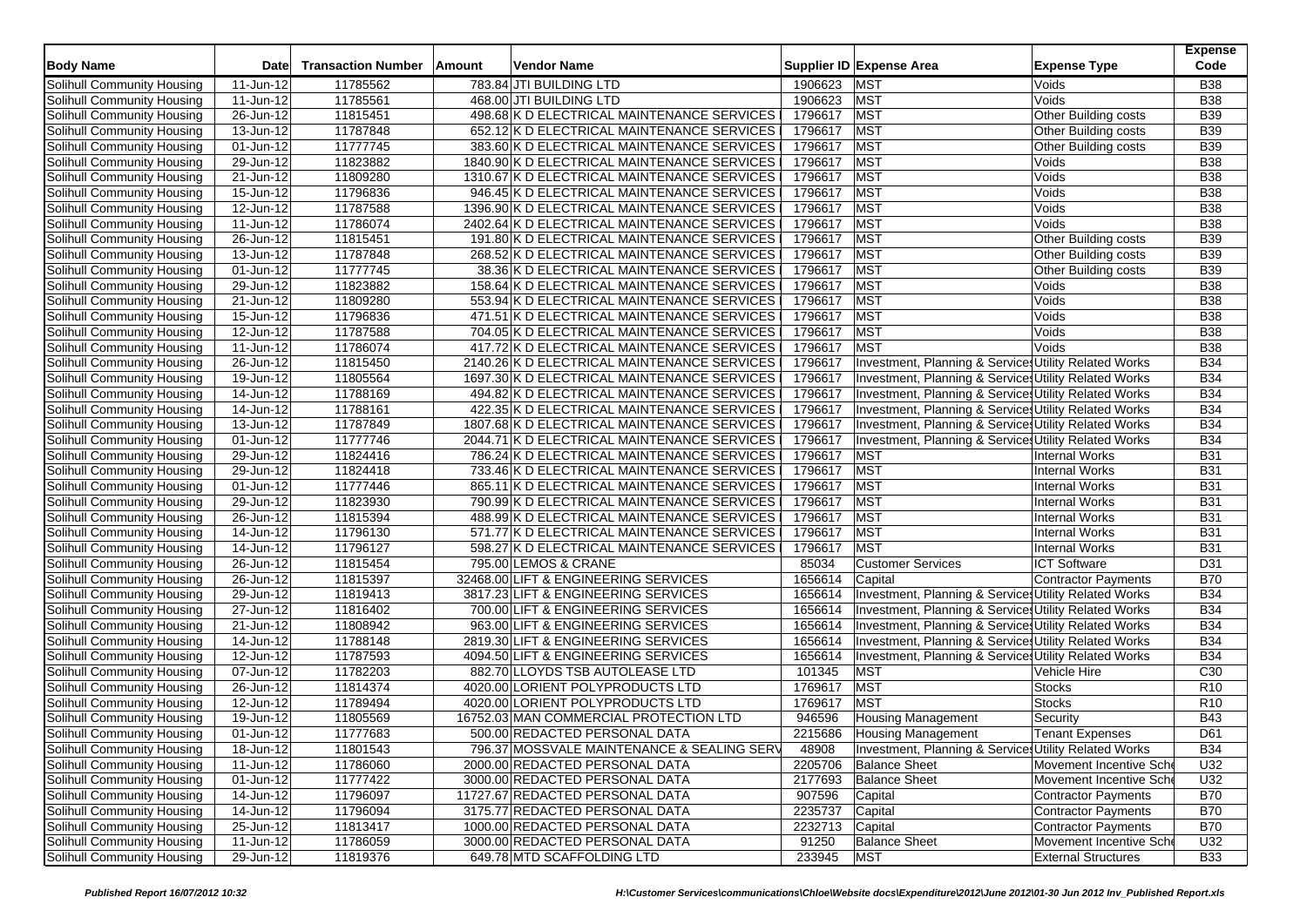| <b>Body Name</b>                  | <b>Date</b>             | <b>Transaction Number</b> | Amount      | Vendor Name                                |         | Supplier ID Expense Area                              | <b>Expense Type</b>             | <b>Expense</b><br>Code |
|-----------------------------------|-------------------------|---------------------------|-------------|--------------------------------------------|---------|-------------------------------------------------------|---------------------------------|------------------------|
| Solihull Community Housing        | 12-Jun-12               | 11787463                  |             | 753.26 MTD SCAFFOLDING LTD                 | 233945  | <b>MST</b>                                            | <b>External Structures</b>      | <b>B33</b>             |
| Solihull Community Housing        | $29$ -Jun-12            | 11819375                  |             | 1279.12 MTD SCAFFOLDING LTD                | 233945  | <b>MST</b>                                            | <b>External Structures</b>      | <b>B33</b>             |
| Solihull Community Housing        | 21-Jun-12               | 11808833                  |             | 1246.66 MTD SCAFFOLDING LTD                | 233945  | <b>MST</b>                                            | <b>External Structures</b>      | <b>B33</b>             |
| Solihull Community Housing        | $12$ -Jun-12            | 11787464                  |             | 515.82 MTD SCAFFOLDING LTD                 | 233945  | <b>MST</b>                                            | <b>External Structures</b>      | <b>B33</b>             |
| Solihull Community Housing        | 27-Jun-12               | 11817464                  |             | 8929.50 REDACTED PERSONAL DATA             | 1934614 | Capital                                               | Contractor Payments             | <b>B70</b>             |
| Solihull Community Housing        | 27-Jun-12               | 11817463                  |             | 5000.00 REDACTED PERSONAL DATA             | 1934614 | Capital                                               | <b>Contractor Payments</b>      | <b>B70</b>             |
| Solihull Community Housing        | 11-Jun-12               | 11785432                  |             | 5000.00 REDACTED PERSONAL DATA             | 1934614 | Capital                                               | <b>Contractor Payments</b>      | <b>B70</b>             |
| Solihull Community Housing        | 11-Jun-12               | 11785416                  |             | 8929.50 REDACTED PERSONAL DATA             | 1934614 | Capital                                               | <b>Contractor Payments</b>      | <b>B70</b>             |
| Solihull Community Housing        | 27-Jun-12               | 11817440                  |             | 524.41 NATIONWIDE WINDOWS (UK) LTD         | 87360   | <b>MST</b>                                            | <b>External Structures</b>      | <b>B33</b>             |
| Solihull Community Housing        | 27-Jun-12               | 11817437                  |             | 643.09 NATIONWIDE WINDOWS (UK) LTD         | 87360   | <b>MST</b>                                            | <b>External Structures</b>      | <b>B33</b>             |
| Solihull Community Housing        | 27-Jun-12               | 11817438                  |             | 427.90 NATIONWIDE WINDOWS (UK) LTD         | 87360   | <b>MST</b>                                            | <b>External Structures</b>      | <b>B33</b>             |
| Solihull Community Housing        | 27-Jun-12               | 11816382                  |             | 1500.00 NEOPOST LTD CREDIFON RCB ACCOUNT   | 90254   | Finance                                               | Postages                        | D <sub>21</sub>        |
| Solihull Community Housing        | 13-Jun-12               | 11787850                  |             | 542.05 NETWORK VENTURES LTD                | 195778  | <b>Housing Management</b>                             | <b>Agency Staff</b>             | A60                    |
| Solihull Community Housing        | 11-Jun-12               | 11786075                  |             | 542.05 NETWORK VENTURES LTD                | 195778  | <b>Housing Management</b>                             | <b>Agency Staff</b>             | A60                    |
| <b>Solihull Community Housing</b> | 26-Jun-12               | 11814398                  |             | 500.00 NICHOLLS & CLARKE BUILDING PRODUCTS | 176278  | <b>MST</b>                                            | <b>Stocks</b>                   | R <sub>10</sub>        |
| Solihull Community Housing        | 13-Jun-12               | 11787852                  |             | 453.25 NIYAA PEOPLE                        | 1651616 | <b>Housing Management</b>                             | Agency Staff                    | A60                    |
| Solihull Community Housing        | 13-Jun-12               | 11787851                  |             | 453.25 NIYAA PEOPLE                        | 1651616 | <b>Housing Management</b>                             | Agency Staff                    | A60                    |
| Solihull Community Housing        | 13-Jun-12               | 11787853                  |             | 584.56 NIYAA PEOPLE                        | 1651616 | <b>Housing Management</b>                             | <b>Agency Staff</b>             | A60                    |
| Solihull Community Housing        | 11-Jun-12               | 11786077                  |             | 585.91 NIYAA PEOPLE                        | 1651616 | <b>Housing Management</b>                             | Agency Staff                    | A60                    |
| Solihull Community Housing        | 11-Jun-12               | 11786076                  |             | 453.25 NIYAA PEOPLE                        | 1651616 | <b>Housing Management</b>                             | <b>Agency Staff</b>             | A60                    |
| Solihull Community Housing        | 22-Jun-12               | 11811806                  |             | 870.00 NORTHERN HOUSING CONSORTIUM LTD     | 88272   | <b>Housing Management</b>                             | <b>Grants and Subscriptions</b> | D92                    |
| Solihull Community Housing        | $14$ -Jun-12            | 11795083                  |             | 457.45 OFFICEXPRESS EUROPE LTD             | 162258  | Finance                                               | <b>ICT Consumables</b>          | D <sub>33</sub>        |
| <b>Solihull Community Housing</b> | 26-Jun-12               | 11814402                  |             | 7833.70 PACE PETROLEUM LTD                 | 112230  | <b>MST</b>                                            | <b>Stocks</b>                   | R10                    |
| Solihull Community Housing        | 26-Jun-12               | 11815467                  |             | 615.00 PATROL ALARM SYSTEMS LTD            | 7199    | <b>Housing Management</b>                             | Other Premises Costs            | <b>B90</b>             |
| Solihull Community Housing        | $22$ -Jun-12            | 11811807                  |             | 600.00 PEGASUS PLANNING GROUP              | 105019  | Investment, Planning & Service Other Fees and Charges |                                 | D <sub>59</sub>        |
| Solihull Community Housing        | 14-Jun-12               | 11795090                  |             | 1602.00 PENNINGTON CHOICE LTD              | 227134  | Investment, Planning & Service Other Fees and Charges |                                 | D <sub>59</sub>        |
| Solihull Community Housing        | 08-Jun-12               | 11784926                  |             | 463.06 PINNACLE HOUSING LTD                | 280244  | <b>Housing Management</b>                             | Other Supplies And Servi        | D90                    |
| Solihull Community Housing        | $\overline{08}$ -Jun-12 | 11784924                  |             | 1199.55 PINNACLE HOUSING LTD               | 280244  | <b>Housing Management</b>                             | Other Supplies And Servi        | D90                    |
| Solihull Community Housing        | 14-Jun-12               | 11795086                  |             | 15669.44 PINNACLE HOUSING LTD              | 280244  | <b>MST</b>                                            | Voids                           | <b>B</b> 38            |
| Solihull Community Housing        | 15-Jun-12               | 11796838                  |             | 2877.02 PINNACLE HOUSING LTD               | 280244  | Finance                                               | Cleaning                        | <b>B50</b>             |
| Solihull Community Housing        | 19-Jun-12               | 11805579                  |             | 3300.99 QUALITY GAS AUDIT SERVICES LTD     | 118053  | Investment, Planning & Services Utility Related Works |                                 | <b>B34</b>             |
| Solihull Community Housing        | 27-Jun-12               | 11817433                  |             | 799.60 R J EVANS KNOWLES & PARTNERS        | 7412    | Capital                                               | <b>Contractor Payments</b>      | <b>B70</b>             |
| Solihull Community Housing        | 27-Jun-12               | 11817436                  |             | 473.45 R J EVANS KNOWLES & PARTNERS        | 7412    | Capital                                               | Contractor Payments             | <b>B70</b>             |
| Solihull Community Housing        | $\overline{27}$ -Jun-12 | 11817435                  |             | 473.45 R J EVANS KNOWLES & PARTNERS        | 7412    | Capital                                               | Contractor Payments             | <b>B70</b>             |
| Solihull Community Housing        | 27-Jun-12               | 11817434                  |             | 999.49 R J EVANS KNOWLES & PARTNERS        | 7412    | Capital                                               | Contractor Payments             | <b>B70</b>             |
| Solihull Community Housing        | 26-Jun-12               | 11815474                  | 543.12 REED |                                            | 260459  | Investment, Planning & Services Agency Staff          |                                 | A60                    |
| Solihull Community Housing        | 21-Jun-12               | 11809288                  | 905.20 REED |                                            | 260459  | Investment, Planning & Services Agency Staff          |                                 | A60                    |
| Solihull Community Housing        | 14-Jun-12               | 11795094                  | 905.20 REED |                                            | 260459  | Investment, Planning & Services Agency Staff          |                                 | A60                    |
| Solihull Community Housing        | 01-Jun-12               | 11777781                  | 978.75 REED |                                            | 260459  | Investment, Planning & Services Agency Staff          |                                 | A60                    |
| Solihull Community Housing        | 01-Jun-12               | 11777780                  | 905.20 REED |                                            | 260459  | Investment, Planning & Service Agency Staff           |                                 | A60                    |
| Solihull Community Housing        | 26-Jun-12               | 11815478                  | 503.50 REED |                                            | 260459  | <b>MST</b>                                            | <b>Agency Staff</b>             | A60                    |
| Solihull Community Housing        | 26-Jun-12               | 11815477                  | 826.50 REED |                                            | 260459  | MST                                                   | <b>Agency Staff</b>             | A60                    |
| Solihull Community Housing        | 26-Jun-12               | 11815476                  | 880.00 REED |                                            | 260459  | <b>MST</b>                                            | Agency Staff                    | A60                    |
| Solihull Community Housing        | 19-Jun-12               | 11805584                  | 783.75 REED |                                            | 260459  | <b>MST</b>                                            | <b>Agency Staff</b>             | A60                    |
| Solihull Community Housing        | 19-Jun-12               | 11805583                  | 913.00 REED |                                            | 260459  | <b>MST</b>                                            | <b>Agency Staff</b>             | A60                    |
| Solihull Community Housing        | 19-Jun-12               | 11805590                  | 549.45 REED |                                            | 260459  | <b>MST</b>                                            | <b>Agency Staff</b>             | A60                    |
| Solihull Community Housing        | 11-Jun-12               | 11786078                  | 549.45 REED |                                            | 260459  | <b>MST</b>                                            | Agency Staff                    | A60                    |
| Solihull Community Housing        | 26-Jun-12               | 11815626                  |             | 7803.00 RESOURCE PRINT SOLUTIONS           | 1030596 | <b>Customer Services</b>                              | Printing                        | D80                    |
| Solihull Community Housing        | 26-Jun-12               | 11815482                  |             | 600.00 RESOURCING GROUP                    | 131156  | <b>MST</b>                                            | <b>Agency Staff</b>             | A60                    |
| <b>Solihull Community Housing</b> | 26-Jun-12               | 11815481                  |             | 600.00 RESOURCING GROUP                    | 131156  | <b>MST</b>                                            | <b>Agency Staff</b>             | A60                    |
| Solihull Community Housing        | 19-Jun-12               | 11805591                  |             | 600.00 RESOURCING GROUP                    | 131156  | <b>MST</b>                                            | Agency Staff                    | A60                    |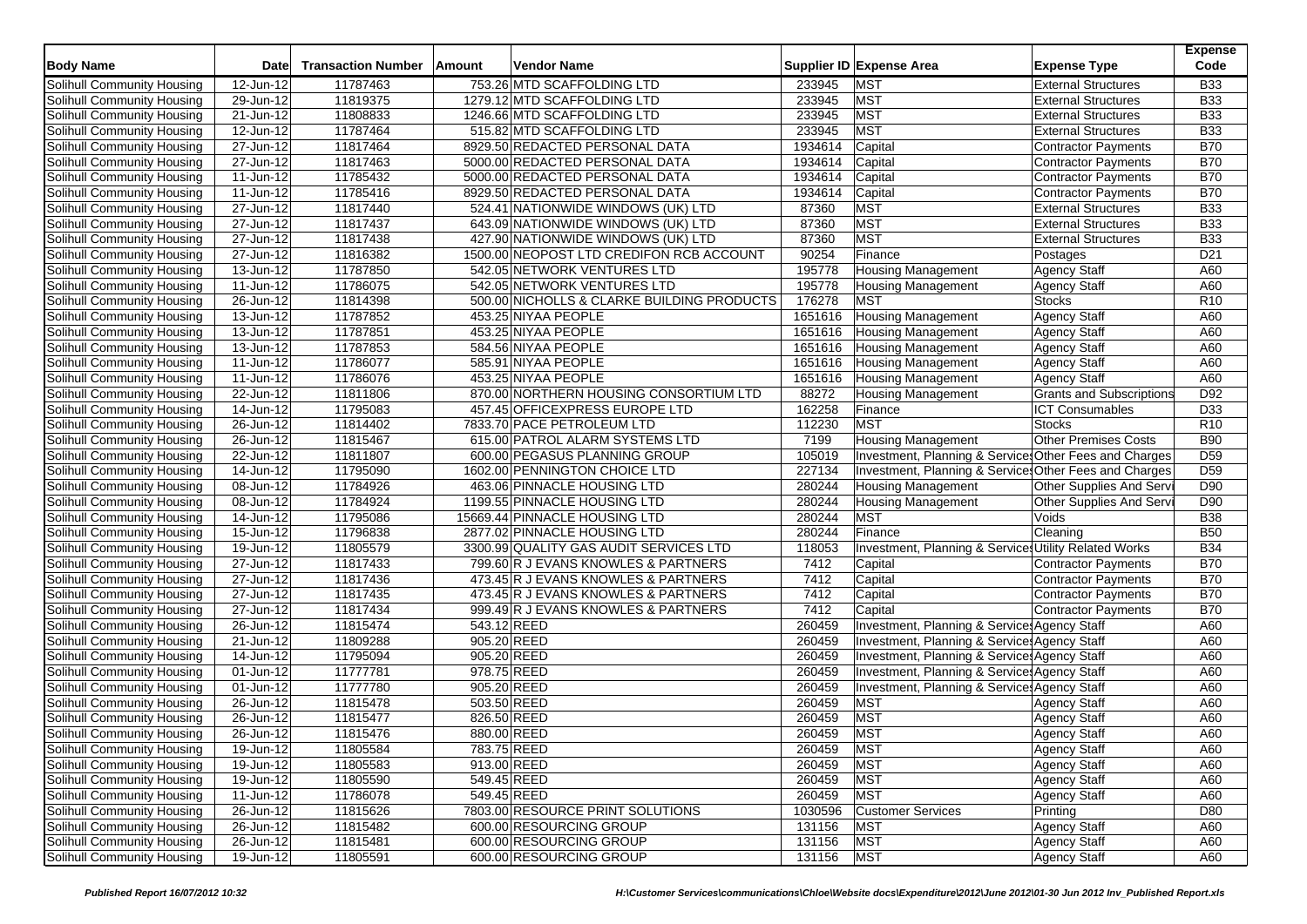| <b>Body Name</b>                  | Date          | <b>Transaction Number</b> | Amount | <b>Vendor Name</b>                          |         | Supplier ID Expense Area                              | <b>Expense Type</b>            | <b>Expense</b><br>Code |
|-----------------------------------|---------------|---------------------------|--------|---------------------------------------------|---------|-------------------------------------------------------|--------------------------------|------------------------|
| Solihull Community Housing        | 11-Jun-12     | 11786080                  |        | 600.00 RESOURCING GROUP                     | 131156  | <b>MST</b>                                            | <b>Agency Staff</b>            | A60                    |
| Solihull Community Housing        | 11-Jun-12     | 11786079                  |        | 600.00 RESOURCING GROUP                     | 131156  | <b>MST</b>                                            | <b>Agency Staff</b>            | A60                    |
| <b>Solihull Community Housing</b> | 26-Jun-12     | 11815489                  |        | 500.00 SAFETY MEDIA                         | 101905  | <b>Customer Services</b>                              | Training                       | A80                    |
| Solihull Community Housing        | 26-Jun-12     | 11815489                  |        | 1000.00 SAFETY MEDIA                        | 101905  | <b>Customer Services</b>                              | Training                       | A80                    |
| Solihull Community Housing        | 26-Jun-12     | 11815490                  |        | 1634.00 SECURITY DESIGN CENTRE LTD          | 7723    | <b>MST</b>                                            | <b>Other Premises Costs</b>    | <b>B90</b>             |
| Solihull Community Housing        | 01-Jun-12     | 11777530                  |        | 1411161.61 SEVERN TRENT WATER               | 22561   | <b>Balance Sheet</b>                                  | <b>Tenants Water Charges</b>   | U28                    |
| Solihull Community Housing        | 13-Jun-12     | 11787844                  |        | 504.28 SEVERN TRENT WATER LTD               | 7745    | <b>Housing Management</b>                             | Water                          | <b>B12</b>             |
| Solihull Community Housing        | 11-Jun-12     | 11786083                  |        | 464.64 SHIFNAL ENVIRONMENTAL SAFETY LTD     | 1050596 | <b>MST</b>                                            | <b>Internal Works</b>          | <b>B31</b>             |
| Solihull Community Housing        | 11-Jun-12     | 11786082                  |        | 1060.60 SHIFNAL ENVIRONMENTAL SAFETY LTD    | 1050596 | <b>MST</b>                                            | <b>Internal Works</b>          | <b>B31</b>             |
| Solihull Community Housing        | 11-Jun-12     | 11786081                  |        | 609.61 SHIFNAL ENVIRONMENTAL SAFETY LTD     | 1050596 | <b>MST</b>                                            | <b>Internal Works</b>          | <b>B31</b>             |
| Solihull Community Housing        | 11-Jun-12     | 11786083                  |        | 1251.36 SHIFNAL ENVIRONMENTAL SAFETY LTD    | 1050596 | <b>MST</b>                                            | <b>Internal Works</b>          | <b>B31</b>             |
| Solihull Community Housing        | 11-Jun-12     | 11786082                  |        | 2856.37 SHIFNAL ENVIRONMENTAL SAFETY LTD    | 1050596 | <b>MST</b>                                            | <b>Internal Works</b>          | <b>B31</b>             |
| Solihull Community Housing        | 11-Jun-12     | 11786081                  |        | 1641.79 SHIFNAL ENVIRONMENTAL SAFETY LTD    | 1050596 | <b>MST</b>                                            | <b>Internal Works</b>          | <b>B31</b>             |
| Solihull Community Housing        | 12-Jun-12     | 11787661                  |        | 2885.63 SITEXORBIS                          | 234075  | <b>Customer Services</b>                              | Other Fees and Charges         | D <sub>59</sub>        |
| <b>Solihull Community Housing</b> | 21-Jun-12     | 11808834                  |        | 805.92 SITEXORBIS                           | 234075  | <b>MST</b>                                            | Internal Works                 | <b>B31</b>             |
| Solihull Community Housing        | 22-Jun-12     | 11811811                  |        | 3075.00 SMITHY'S HOTEL                      | 226791  | <b>Housing Management</b>                             | <b>B&amp;B Accommodation</b>   | <b>B23</b>             |
| Solihull Community Housing        | 26-Jun-12     | 11815362                  |        | 680.62 SOLIHULL MBC                         | 69188   | <b>Housing Management</b>                             | Council Tax                    | <b>B21</b>             |
| Solihull Community Housing        | 26-Jun-12     | 11815359                  |        | 714.90 SOLIHULL MBC                         | 69188   | <b>Housing Management</b>                             | Council Tax                    | <b>B21</b>             |
| Solihull Community Housing        | 26-Jun-12     | 11815358                  |        | 714.90 SOLIHULL MBC                         | 69188   | <b>Housing Management</b>                             | Council Tax                    | <b>B21</b>             |
| Solihull Community Housing        | 07-Jun-12     | 11782187                  |        | 728.93 SOLIHULL MBC                         | 69188   | Finance                                               | <b>NNDR</b>                    | <b>B20</b>             |
| Solihull Community Housing        | 14-Jun-12     | 11794896                  |        | 23630.00 SOLIHULL MBC                       | 9466    | Investment, Planning & Service: Head Office: Charges  |                                | H <sub>10</sub>        |
| Solihull Community Housing        | $15 - Jun-12$ | 11796554                  |        | 39447.82 SOUTHERN ELECTRIC PLC              | 76903   | <b>Balance Sheet</b>                                  | Creditors                      | S <sub>08</sub>        |
| Solihull Community Housing        | 15-Jun-12     | 11796553                  |        | 6680.10 SOUTHERN ELECTRIC PLC               | 76903   | <b>Balance Sheet</b>                                  | Creditors                      | S <sub>08</sub>        |
| Solihull Community Housing        | $22$ -Jun-12  | 11811596                  |        | 531.25 SUPERIOR PLUMBING INSTALLATION LTD   | 8091    | <b>MST</b>                                            | Voids                          | <b>B38</b>             |
| Solihull Community Housing        | 07-Jun-12     | 11782211                  |        | 437.50 SUPERIOR PLUMBING INSTALLATION LTD   | 8091    | <b>MST</b>                                            | Voids                          | <b>B</b> 38            |
| Solihull Community Housing        | 07-Jun-12     | 11782209                  |        | 687.25 SUPERIOR PLUMBING INSTALLATION LTD   | 8091    | <b>MST</b>                                            | Voids                          | <b>B38</b>             |
| Solihull Community Housing        | 22-Jun-12     | 11811596                  |        | 468.75 SUPERIOR PLUMBING INSTALLATION LTD   | 8091    | <b>MST</b>                                            | Voids                          | <b>B38</b>             |
| Solihull Community Housing        | 07-Jun-12     | 11782211                  |        | 218.75 SUPERIOR PLUMBING INSTALLATION LTD   | 8091    | <b>MST</b>                                            | Voids                          | <b>B</b> 38            |
| <b>Solihull Community Housing</b> | 07-Jun-12     | 11782209                  |        | 302.39 SUPERIOR PLUMBING INSTALLATION LTD   | 8091    | <b>MST</b>                                            | Voids                          | <b>B</b> 38            |
| Solihull Community Housing        | 12-Jun-12     | 11787677                  |        | 819.25 SUPERIOR PLUMBING INSTALLATION LTD   | 8091    | Capital                                               | <b>Contractor Payments</b>     | <b>B70</b>             |
| Solihull Community Housing        | $14$ -Jun-12  | 11795100                  |        | 45686.26 SUPERIOR PLUMBING INSTALLATION LTD | 8091    | Investment, Planning & Services Utility Related Works |                                | <b>B34</b>             |
| Solihull Community Housing        | 20-Jun-12     | 11807549                  |        | 6739.93 SUPERIOR PLUMBING INSTALLATION LTD  | 8091    | Investment, Planning & Service Utility Related Works  |                                | <b>B34</b>             |
| Solihull Community Housing        | 07-Jun-12     | 11782212                  |        | 6890.55 SUPERIOR PLUMBING INSTALLATION LTD  | 8091    | Investment, Planning & Services Utility Related Works |                                | <b>B34</b>             |
| Solihull Community Housing        | 12-Jun-12     | 11787505                  |        | 3434.78 SUPERIOR PLUMBING INSTALLATION LTD  | 8091    | <b>MST</b>                                            | <b>Internal Works</b>          | <b>B31</b>             |
| Solihull Community Housing        | 19-Jun-12     | 11805595                  |        | 1172.00 SWIFT FIRE & SECURITY               | 116287  | Finance                                               | Security                       | <b>B43</b>             |
| Solihull Community Housing        | 26-Jun-12     | 11816422                  |        | 2435.10 SYMPHONY                            | 199561  | <b>MST</b>                                            | <b>Stocks</b>                  | R <sub>10</sub>        |
| Solihull Community Housing        | 26-Jun-12     | 11816420                  |        | 692.80 SYMPHONY                             | 199561  | <b>MST</b>                                            | Stocks                         | R <sub>10</sub>        |
| Solihull Community Housing        | 26-Jun-12     | 11814413                  |        | 1548.65 SYMPHONY                            | 199561  | <b>MST</b>                                            | <b>Stocks</b>                  | R <sub>10</sub>        |
| Solihull Community Housing        | 26-Jun-12     | 11814412                  |        | 429.46 SYMPHONY                             | 199561  | <b>MST</b>                                            | <b>Stocks</b>                  | R <sub>10</sub>        |
| Solihull Community Housing        | 26-Jun-12     | 11814411                  |        | 538.30 SYMPHONY                             | 199561  | <b>MST</b>                                            | <b>Stocks</b>                  | R <sub>10</sub>        |
| Solihull Community Housing        | 26-Jun-12     | 11814409                  |        | 444.79 SYMPHONY                             | 199561  | <b>MST</b>                                            | <b>Stocks</b>                  | R <sub>10</sub>        |
| Solihull Community Housing        | 26-Jun-12     | 11814410                  |        | 561.49 SYMPHONY                             | 199561  | <b>MST</b>                                            | <b>Stocks</b>                  | R <sub>10</sub>        |
| Solihull Community Housing        | 26-Jun-12     | 11815363                  |        | 995.88 THE BECK CO LTD                      | 8207    | <b>MST</b>                                            | <b>Stocks</b>                  | R <sub>10</sub>        |
| Solihull Community Housing        | 26-Jun-12     | 11815369                  |        | 775.92 THE BECK CO LTD                      | 8207    | <b>MST</b>                                            | <b>Stocks</b>                  | R <sub>10</sub>        |
| Solihull Community Housing        | 12-Jun-12     | 11789455                  |        | 518.25 THE BECK CO LTD                      | 8207    | <b>MST</b>                                            | <b>Stocks</b>                  | R <sub>10</sub>        |
| Solihull Community Housing        | 01-Jun-12     | 11777489                  |        | 1317.05 THE BECK CO LTD                     | 8207    | <b>MST</b>                                            | <b>Stocks</b>                  | R <sub>10</sub>        |
| Solihull Community Housing        | 01-Jun-12     | 11777486                  |        | 1536.82 THE BECK CO LTD                     | 8207    | <b>MST</b>                                            | <b>Stocks</b>                  | R <sub>10</sub>        |
| Solihull Community Housing        | 01-Jun-12     | 11777483                  |        | 1151.95 THE BECK CO LTD                     | 8207    | <b>MST</b>                                            | <b>Stocks</b>                  | R <sub>10</sub>        |
| Solihull Community Housing        | 26-Jun-12     | 11815491                  |        | 7208.75 THE KNIGHT PARTNERSHIP              | 213344  | Investment, Planning & Service: Agency Staff          |                                | A60                    |
| <b>Solihull Community Housing</b> | 01-Jun-12     | 11777418                  |        | 250.00 TOTAL JOBS GROUP LTD                 | 226352  | <b>Customer Services</b>                              | <b>Recruitment Advertising</b> | A71                    |
| Solihull Community Housing        | 01-Jun-12     | 11777418                  |        | 250.00 TOTAL JOBS GROUP LTD                 | 226352  | <b>MST</b>                                            | <b>Recruitment Advertising</b> | A71                    |
|                                   |               |                           |        |                                             |         |                                                       |                                |                        |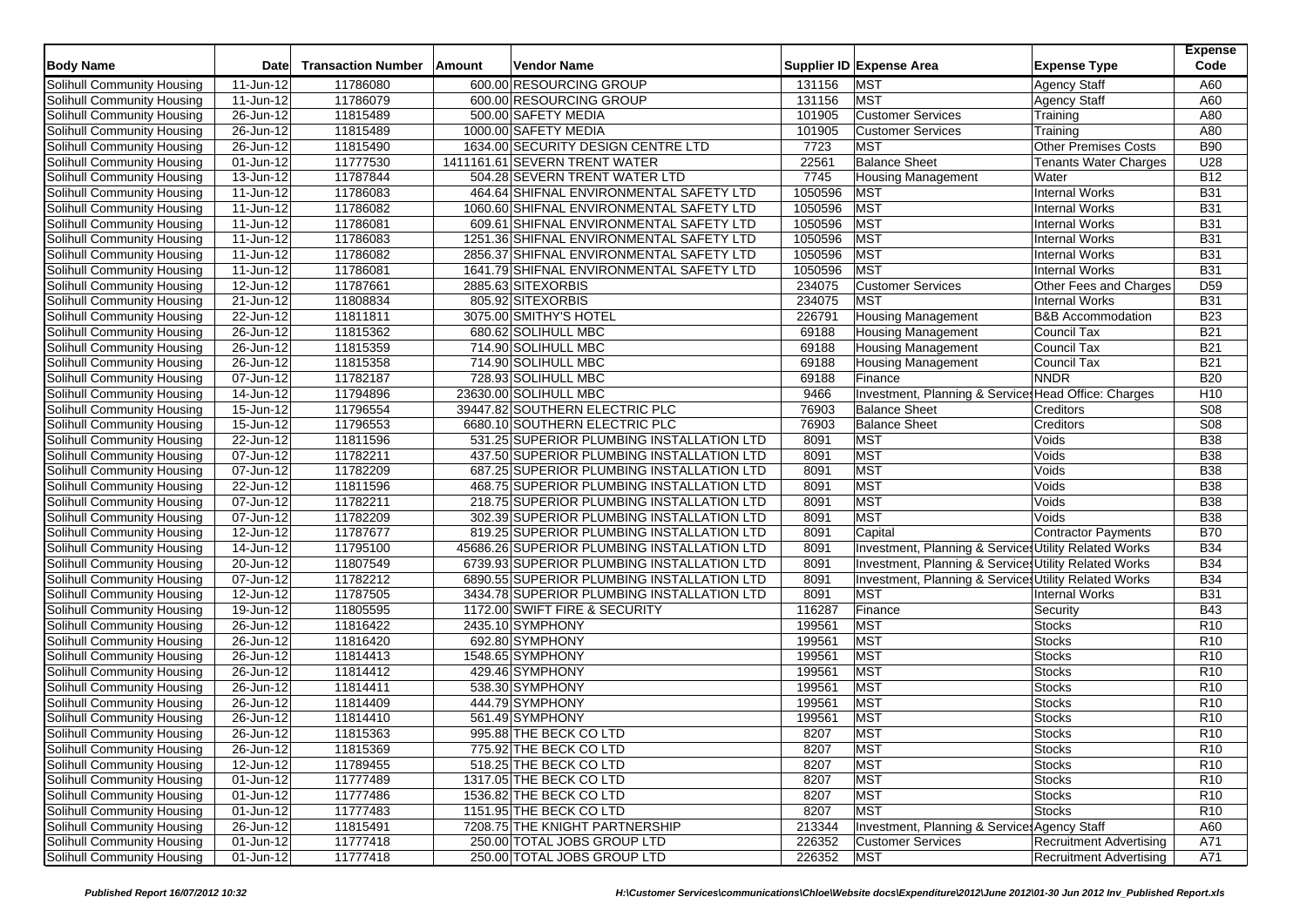| <b>Body Name</b>           | Date                    | <b>Transaction Number</b> | Amount | Vendor Name                          |             | Supplier ID Expense Area  | <b>Expense Type</b>            | <b>Expense</b><br>Code |
|----------------------------|-------------------------|---------------------------|--------|--------------------------------------|-------------|---------------------------|--------------------------------|------------------------|
| Solihull Community Housing | 01-Jun-12               | 11777418                  |        | 250.00 TOTAL JOBS GROUP LTD          | 226352      | <b>MST</b>                | <b>Recruitment Advertising</b> | A71                    |
| Solihull Community Housing | 14-Jun-12               | 11794915                  |        | 720.00 TRENT ARCHITECTURE & DESIGN   | 2222696     | Capital                   | <b>Contractor Payments</b>     | <b>B70</b>             |
| Solihull Community Housing | 22-Jun-12               | 11811813                  |        | 3101.80 TYNETEC LTD                  | 2050832     | <b>Housing Management</b> | <b>Equipment Rental/Lease</b>  | D <sub>18</sub>        |
| Solihull Community Housing | 13-Jun-12               | 11787855                  |        | 1664.13 TYNETEC LTD                  | 2050832     | Housing Management        | <b>Equipment Rental/Lease</b>  | D <sub>18</sub>        |
| Solihull Community Housing | 13-Jun-12               | 11787854                  |        | 2372.50 TYNETEC LTD                  | 2050832     | <b>Housing Management</b> | <b>Equipment Rental/Lease</b>  | D <sub>18</sub>        |
| Solihull Community Housing | 21-Jun-12               | 11808977                  |        | 12835.64 TYRER BUILDING CONTRACTORS  | 104269      | Capital                   | <b>Contractor Payments</b>     | <b>B70</b>             |
| Solihull Community Housing | $\overline{21}$ -Jun-12 | 11808976                  |        | 7770.96 TYRER BUILDING CONTRACTORS   | 104269      | Capital                   | <b>Contractor Payments</b>     | <b>B70</b>             |
| Solihull Community Housing | 01-Jun-12               | 11777449                  |        | 523.85 TYRER BUILDING CONTRACTORS    | 104269      | Capital                   | <b>Contractor Payments</b>     | <b>B70</b>             |
| Solihull Community Housing | 01-Jun-12               | 11777448                  |        | 1159.20 TYRER BUILDING CONTRACTORS   | 104269      | Capital                   | <b>Contractor Payments</b>     | <b>B70</b>             |
| Solihull Community Housing | 18-Jun-12               | 11801547                  |        | 516.00 TYRER BUILDING CONTRACTORS    | 104269      | <b>MST</b>                | Voids                          | <b>B38</b>             |
| Solihull Community Housing | 18-Jun-12               | 11801544                  |        | 529.50 TYRER BUILDING CONTRACTORS    | 104269      | <b>MST</b>                | Voids                          | <b>B38</b>             |
| Solihull Community Housing | $18 - Jun - 12$         | 11801546                  |        | 910.24 TYRER BUILDING CONTRACTORS    | 104269      | <b>MST</b>                | Voids                          | <b>B38</b>             |
| Solihull Community Housing | 18-Jun-12               | 11801545                  |        | 541.80 TYRER BUILDING CONTRACTORS    | 104269      | <b>MST</b>                | Voids                          | <b>B38</b>             |
| Solihull Community Housing | 21-Jun-12               | 11808978                  |        | 905.21 TYRER BUILDING CONTRACTORS    | 104269      | <b>MST</b>                | Internal Works                 | <b>B31</b>             |
| Solihull Community Housing | 26-Jun-12               | 11815494                  |        | 608.54 UK MAIL LTD                   | 1652624     | Finance                   | Postages                       | D <sub>21</sub>        |
| Solihull Community Housing | 15-Jun-12               | 11796841                  |        | 562.40 UK MAIL LTD                   | 1652624     | Finance                   | Postages                       | D <sub>21</sub>        |
| Solihull Community Housing | 15-Jun-12               | 11796844                  |        | 467.70 UK MAIL LTD                   | 1652624     | Finance                   | Postages                       | D <sub>21</sub>        |
| Solihull Community Housing | 14-Jun-12               | 11795105                  |        | 660.52 UK MAIL LTD                   | 1652624     | Finance                   | Postages                       | D <sub>21</sub>        |
| Solihull Community Housing | $\overline{12}$ -Jun-12 | 11787682                  |        | 708.95 UK MAIL LTD                   | 1652624     | Finance                   | Postages                       | D <sub>21</sub>        |
| Solihull Community Housing | 14-Jun-12               | 11795107                  |        | 9900.00 VIRGIN MEDIA PAYMENTS LTD    | 172138      | <b>Housing Management</b> | <b>Utility Related Works</b>   | <b>B34</b>             |
| Solihull Community Housing | 13-Jun-12               | 11787857                  |        | 1100.00 VIRGIN MEDIA PAYMENTS LTD    | 172138      | <b>Housing Management</b> | <b>Utility Related Works</b>   | <b>B34</b>             |
| Solihull Community Housing | 20-Jun-12               | 11807419                  |        | 1256.54 WINDOW ADVISORY SERVICE LTD  | 2074649     | Capital                   | <b>Contractor Payments</b>     | <b>B70</b>             |
| Solihull Community Housing | 20-Jun-12               | 11807417                  |        | 1610.68 WINDOW ADVISORY SERVICE LTD  | 2074649     | Capital                   | Contractor Payments            | <b>B70</b>             |
| Solihull Community Housing | $20$ -Jun-12            | 11807416                  |        | 3552.17 WINDOW ADVISORY SERVICE LTD  | 2074649     | Capital                   | <b>Contractor Payments</b>     | <b>B70</b>             |
| Solihull Community Housing | $\overline{20}$ -Jun-12 | 11807418                  |        | 4688.73 WINDOW ADVISORY SERVICE LTD  | 2074649     | Capital                   | <b>Contractor Payments</b>     | <b>B70</b>             |
| Solihull Community Housing | 26-Jun-12               | 11816467                  |        | 1800.67 WOLSELEY UK LTD              | 104384      | <b>MST</b>                | <b>Stocks</b>                  | R <sub>10</sub>        |
| Solihull Community Housing | 26-Jun-12               | 11816470                  |        | 872.54 WOLSELEY UK LTD               | 104384      | <b>MST</b>                | <b>Stocks</b>                  | R <sub>10</sub>        |
| Solihull Community Housing | 12-Jun-12               | 11789583                  |        | 756.82 WOLSELEY UK LTD               | 104384      | <b>MST</b>                | <b>Stocks</b>                  | R <sub>10</sub>        |
| Solihull Community Housing | 12-Jun-12               | 11789582                  |        | 731.95 WOLSELEY UK LTD               | 104384      | <b>MST</b>                | <b>Stocks</b>                  | R <sub>10</sub>        |
| Solihull Community Housing | $14$ -Jun-12            | 11788131                  |        | 729.76 WOODHULL ROOFING LTD          | 221070      | <b>MST</b>                | <b>External Structures</b>     | <b>B33</b>             |
| Solihull Community Housing | $\overline{12}$ -Jun-12 | 11787429                  |        | 678.62 WOODHULL ROOFING LTD          | 221070      | <b>MST</b>                | <b>External Structures</b>     | <b>B33</b>             |
| Solihull Community Housing | 12-Jun-12               | 11787441                  |        | 1466.46 WOODHULL ROOFING LTD         | 221070      | MST                       | <b>External Structures</b>     | <b>B33</b>             |
| Solihull Community Housing | $\overline{12}$ -Jun-12 | 11787446                  |        | 695.56 WOODHULL ROOFING LTD          | 221070      | <b>MST</b>                | <b>External Structures</b>     | <b>B33</b>             |
| Solihull Community Housing | 12-Jun-12               | 11787459                  |        | 1579.65 WOODHULL ROOFING LTD         | 221070      | MST                       | <b>External Structures</b>     | <b>B33</b>             |
| Solihull Community Housing | 14-Jun-12               | 11788133                  |        | 772.72 WOODHULL ROOFING LTD          | 221070      | MST                       | <b>External Structures</b>     | <b>B33</b>             |
| Solihull Community Housing | $26$ -Jun-12            | 11815497                  |        | 217.00 WORKMATES BUILDING TRADES LTD | 2185688     | <b>MST</b>                | Voids                          | <b>B38</b>             |
| Solihull Community Housing | 26-Jun-12               | 11815496                  |        | 558.78 WORKMATES BUILDING TRADES LTD | 2185688     | <b>MST</b>                | Voids                          | <b>B38</b>             |
| Solihull Community Housing | 26-Jun-12               | 11815601                  |        | 350.90 WORKMATES BUILDING TRADES LTD | 2185688     | MST                       | <b>Agency Staff</b>            | A60                    |
| Solihull Community Housing | 26-Jun-12               | 11815601                  |        | 341.00 WORKMATES BUILDING TRADES LTD | 2185688     | <b>MST</b>                | <b>Agency Staff</b>            | A60                    |
| Solihull Community Housing | 26-Jun-12               | 11815497                  |        | 113.93 WORKMATES BUILDING TRADES LTD | 2185688     | <b>MST</b>                | <b>Agency Staff</b>            | A60                    |
| Solihull Community Housing | 26-Jun-12               | 11815497                  |        | 334.95 WORKMATES BUILDING TRADES LTD | 2185688     | MST                       | <b>Agency Staff</b>            | A60                    |
| Solihull Community Housing | 26-Jun-12               | 11815497                  |        | 228.63 WORKMATES BUILDING TRADES LTD | 2185688     | <b>MST</b>                | <b>Agency Staff</b>            | A60                    |
| Solihull Community Housing | 26-Jun-12               | 11815496                  |        | 546.38 WORKMATES BUILDING TRADES LTD | 2185688     | MST                       | <b>Agency Staff</b>            | A60                    |
| Solihull Community Housing | 26-Jun-12               | 11815496                  |        | 518.38 WORKMATES BUILDING TRADES LTD | 2185688 MST |                           | <b>Agency Staff</b>            | A60                    |
| Solihull Community Housing | $19$ -Jun-12            | 11805603                  |        | 573.50 WORKMATES BUILDING TRADES LTD | 2185688     | <b>MST</b>                | <b>Agency Staff</b>            | A60                    |
| Solihull Community Housing | 19-Jun-12               | 11805603                  |        | 632.00 WORKMATES BUILDING TRADES LTD | 2185688     | <b>MST</b>                | <b>Agency Staff</b>            | A60                    |
| Solihull Community Housing | 19-Jun-12               | 11805601                  |        | 26.95 WORKMATES BUILDING TRADES LTD  | 2185688     | <b>MST</b>                | <b>Agency Staff</b>            | A60                    |
| Solihull Community Housing | 19-Jun-12               | 11805601                  |        | 490.46 WORKMATES BUILDING TRADES LTD | 2185688     | <b>MST</b>                | <b>Agency Staff</b>            | A60                    |
| Solihull Community Housing | $\overline{19}$ -Jun-12 | 11805601                  |        | 573.50 WORKMATES BUILDING TRADES LTD | 2185688     | <b>MST</b>                | <b>Agency Staff</b>            | A60                    |
| Solihull Community Housing | 26-Jun-12               | 11815601                  |        | 341.00 WORKMATES BUILDING TRADES LTD | 2185688     | <b>MST</b>                | <b>Agency Staff</b>            | A60                    |
| Solihull Community Housing | 26-Jun-12               | 11815601                  |        | 341.00 WORKMATES BUILDING TRADES LTD | 2185688 MST |                           | <b>Agency Staff</b>            | A60                    |